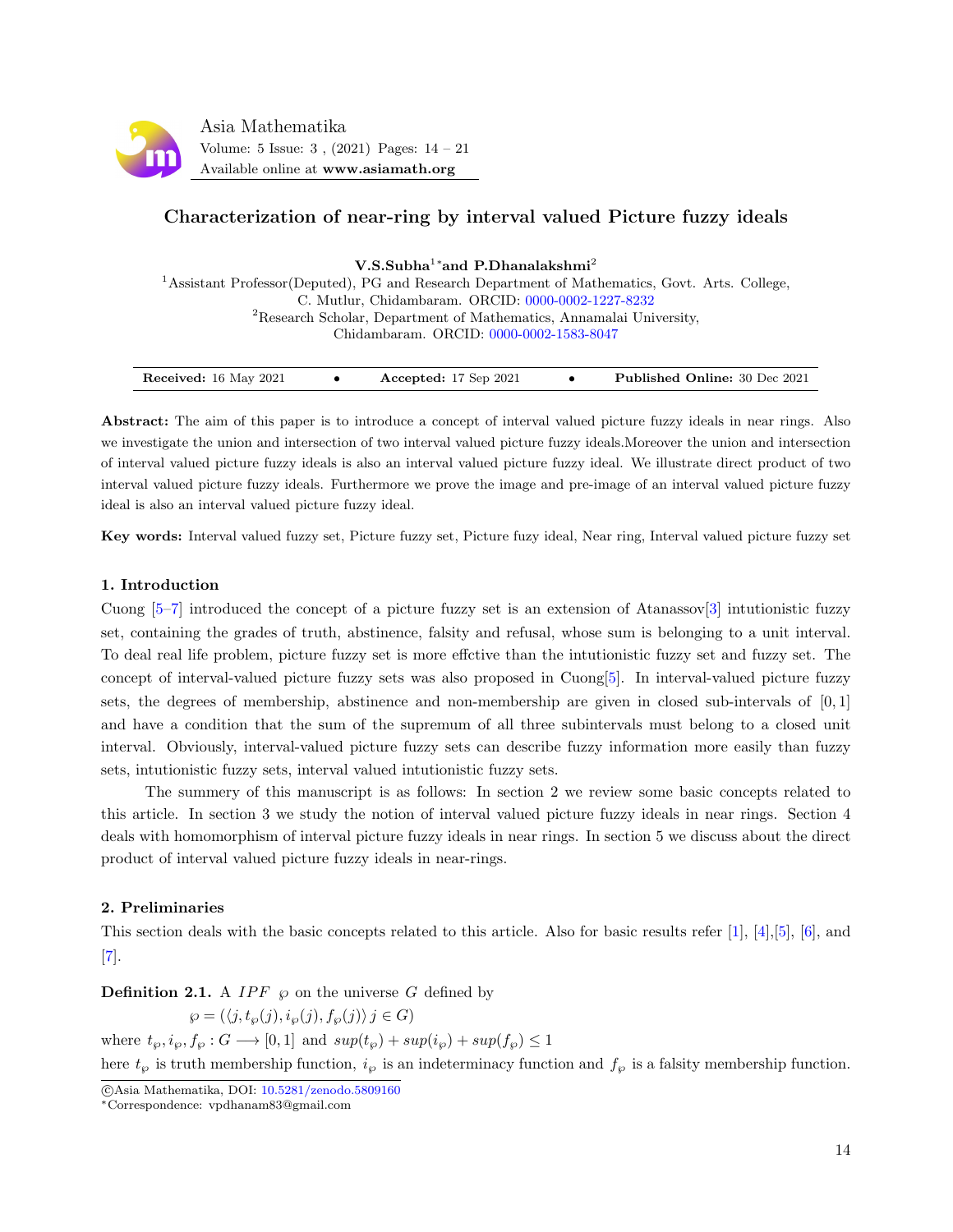### 3. Interval valued Picture fuzzy Ideals(IPFIs) of Near-rings

In this section we studied the notion of  $IPFI$  of NR G. Also we discuss the intersection and union of  $IPFI$ is also an  $IPFI$  of  $G$ .

**Definition 3.1.** An IPF set  $\wp$  in a NR G is called an IPFNR of G if for all  $e, q \in G$ 

- 1.  $t_{\varphi}(e-q) \geq t_{\varphi}(e) \wedge t_{\varphi}(q)$  $i_{\wp}(e-q) \leq i_{\wp}(e) \vee i_{\wp}(q)$  $f_{\varphi}(e-q) \leq f_{\varphi}(e) \vee f_{\varphi}(q)$
- 2.  $t_{\varphi}(eq) \geq t_{\varphi}(e) \wedge t_{\varphi}(q)$  $i_{\wp}(eq) \leq i_{\wp}(e) \vee i_{\wp}(q)$  $f_\wp(eq) \leq f_\wp(e) \vee f_\wp(q)$

**Definition 3.2.** An *IPF* left ideal of G is defined as follows: if for all  $s, q \in G$ .

- 1.  $t_{\varnothing}(s-q) \geq t_{\varnothing}(s) \wedge t_{\varnothing}(q)$  $i_{\wp}(s-q) \leq i_{\wp}(s) \vee i_{\wp}(q)$  $f_{\wp}(s-q) \leq f_{\wp}(s) \vee f_{\wp}(q)$
- 2.  $t_{\wp}(s+q-s) \geq t_{\wp}(q)$  $i_{\wp}(s+q-s) \leq i_{\wp}(q)$  $f_{\wp}(s+q-s) \leq f_{\wp}(q)$
- 3.  $t_{\varphi}(sq) \geq t_{\varphi}(q)$  $i_{\wp}(sq) \leq i_{\wp}(q)$  $f_{\wp}(sq) \leq f_{\wp}(q)$

**Definition 3.3.** An *IPF* right ideal of G is defined as follows: if for all  $l, q, k \in G$ .

- 1.  $t_{\wp}(l-q) \geq t_{\wp}(l) \wedge t_{\wp}(q)$  $i_{\wp}(l - q) \leq i_{\wp}(l) \vee i_{\wp}(q)$  $f_{\varphi}(l-q) \leq f_{\varphi}(l) \vee f_{\varphi}(q)$
- 2.  $t_{\varnothing}(l + q l) \geq t_{\varnothing}(q)$  $i_{\wp}(l + q - l) \leq i_{\wp}(q)$  $f_{\varphi}(l + q - l) \leq f_{\varphi}(q)$
- 3.  $t_{\varphi}((l+q)k-lk) \geq t_{\varphi}(q)$  $i_{\wp}((l+q)k-lk) \leq i_{\wp}(q)$  $f_{\varphi}((l+q)k-lk) \leq f_{\varphi}(q)$

**Theorem 3.1.** Let  $\Phi$  and  $\Psi$  be two IPFIs of G. If  $\Phi \subset \Psi$  then  $\Phi \cup \Psi$ .

*Proof.* Let  $\Phi$  and  $\Psi$  be an *IPFIs* of *G*. Let  $p, q, e \in G$  then  $t_{\Phi \cup \Psi}(p-q) = t_{\Phi}(p-q) \vee t_{\Psi}(p-q)$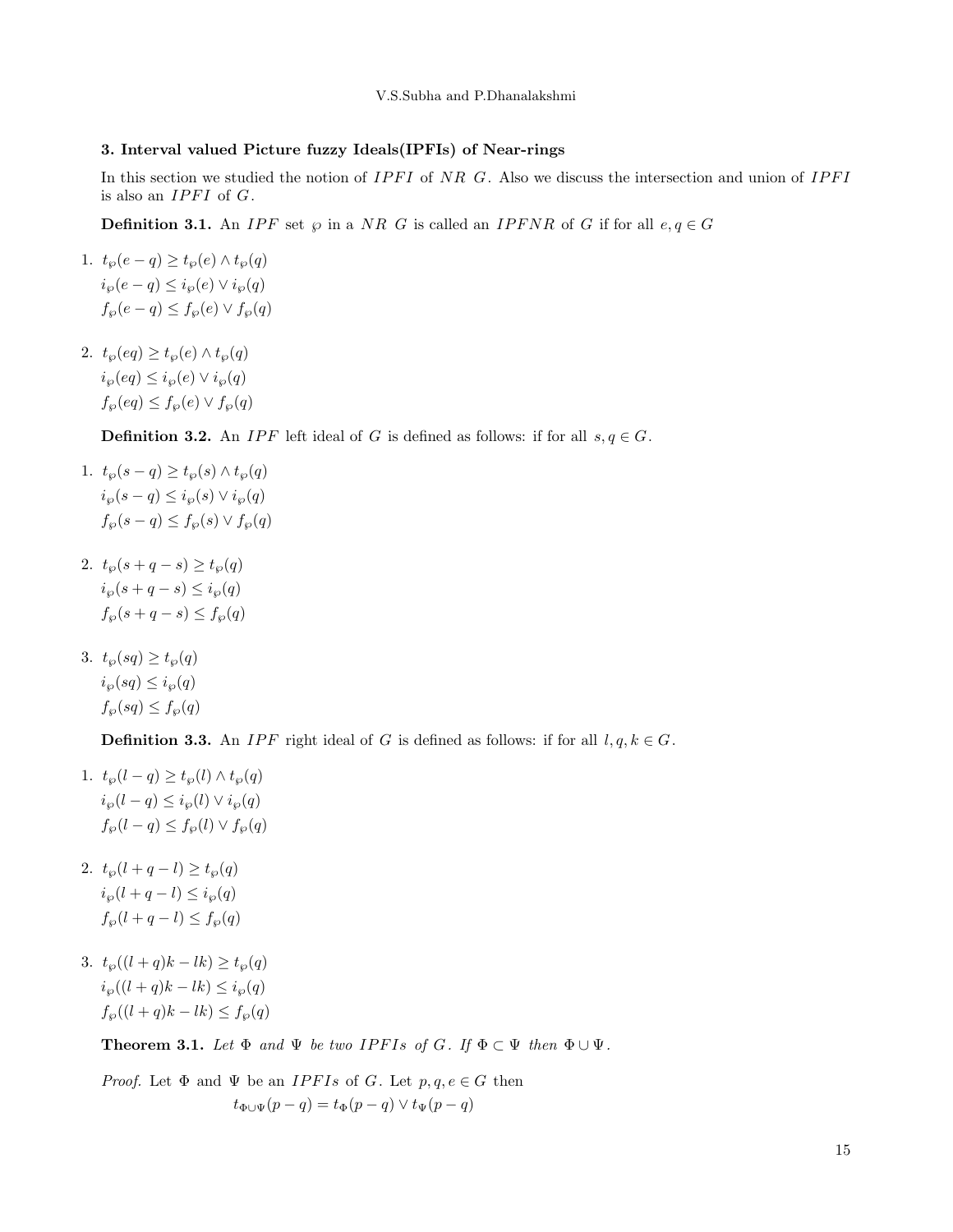$$
\geq \vee \{ (t_{\Phi}(p) \wedge t_{\Phi}(q)), (t_{\Psi}(p) \wedge t_{\Psi}(q)) \}
$$
  
=  $\wedge \{ (t_{\Phi}(p) \vee t_{\Psi}(p)), (t_{\Phi}(q) \vee t_{\Psi}(q)) \}$   
=  $t_{\Phi \cup \Psi}(p) \wedge t_{\Phi \cup \Psi}(q).$ 

Equivalently we can prove for other cases

$$
i_{\Phi\cup\Psi}(p-q) \leq i_{\Phi\cup\Psi}(p) \lor i_{\Phi\cup\Psi}(q)
$$
 and  

$$
f_{\Phi\cup\Psi}(p-q) \leq f_{\Phi\cup\Psi}(p) \lor f_{\Phi\cup\Psi}(q).
$$

Next ,

 $t_{\Phi \cup \Psi}(p + q - p) = t_{\Phi}(p + q - p) \vee t_{\Psi}(p + q - p)$  $\geq t_{\Phi}(q) \vee t_{\Psi}(q)$  $= t_{\Phi \cup \Psi}(q)$ 

In similar way we can prove

$$
i_{\Phi \cup \Psi}(p+q-p) \leq i_{\Phi \cup \Psi}(q)
$$
  

$$
f_{\Phi \cup \Psi}(p+q-p) \leq f_{\Phi \cup \Psi}(q)
$$

Furthermore we deduce that

$$
t_{\Phi \cup \Psi}(pq) = t_{\Phi}(pq) \lor t_{\Psi}(pq) \geq t_{\Phi}(q) \lor t_{\Psi}(q) = t_{\Phi \cup \Psi}(q)
$$
  

$$
i_{\Phi \cup \Psi}(pq) = i_{\Phi}(pq) \land i_{\Psi}(pq) \leq i_{\Phi}(q) \land i_{\Psi}(q) = i_{\Phi \cup \Psi}(q)
$$
  

$$
f_{\Phi \cup \Psi}(lk) = f_{\Phi}(lk) \land f_{\Psi}(lk) \leq f_{\Phi}(k) \land f_{\Psi}(k) = f_{\Phi \cup \Psi}(k)
$$

At last

 $t_{\Phi\cup\Psi}((p+q)e - pe) = t_{\Phi}((p+q)e - pe) \vee t_{\Psi}((p+q)e - pe) \geq t_{\Phi}(e) \vee t_{\Psi}(e) = t_{\Phi\cup\Psi}(e)$  $i_{\Phi\cup\Psi}((p+q)e - pe) = i_{\Phi}((p+q)e - pe) \wedge i_{\Psi}((p+q)e - pe) \leq i_{\Phi}(e) \wedge i_{\Psi}(e) = i_{\Phi\cup\Psi}(e)$  $f_{\Phi\cup\Psi}((p+q)e - pe) = f_{\Phi}((p+q)e - pe) \wedge f_{\Psi}((p+q)e - pe) \leq f_{\Phi}(e) \wedge f_{\Psi}(e) = f_{\Phi\cup\Psi}(e)$ Hence  $\Phi \cup \Psi$  is an *IPFI* of *G*.

By the Similar argument we prove the following theorem.

**Theorem 3.2.** Let  $\Phi$  and  $\Psi$  be two IPFIs of G. If  $\Phi \subset \Psi$  then  $\Phi \cap \Psi$ .

**Corollary 3.1.** If  $(\wp_1, \wp_2, \wp_3, ..., \wp_j)$  are IPFIs of G then  $\wp = \bigcap_{i=1}^j$  $\bigcap_{i=1} \varphi_j$  is an IPFI of G.

**Note:** For all  $l, k \in G$  and n is any positive integer if  $l = k$ , then

- $l^n \leq k^n$
- $\left[ min(l, k) \right]^n = min(l^n, k^n)$
- $[max(l, k)]^n = max(l^n, k^n)$ .

**Theorem 3.3.** Let  $\wp$  be an IPFI of G. Then  $\wp^n = \langle e, t_{\wp^n}(e), i_{\wp^n}(e), f_{\wp^n}(e) : e \in G \rangle$  is an IPFI of G, where *n* is a positive integer  $t_{\wp^n}(e) = (t_{\wp}(e))^n$ ,  $i_{\wp^n}(e) = (i_{\wp}(e))^n$  and  $f_{\wp^n}(e) = (f_{\wp}(e))^n$ .

*Proof.* Since  $\wp$  is an *IPFI* of G. Let  $e, p, s \in G$ . Then

$$
t_{\wp^n}(e-p) = (t_{\wp}(e-p))^n
$$
  
\n
$$
\geq (\min(t_{\wp}(e), t_{\wp}(p)))^n
$$
  
\n
$$
= \min((t_{\wp}(e))^n, (t_{\wp}(p))^n)
$$
  
\n
$$
= \min(t_{\wp^n}(e), t_{\wp^n}(p))
$$

16

 $\Box$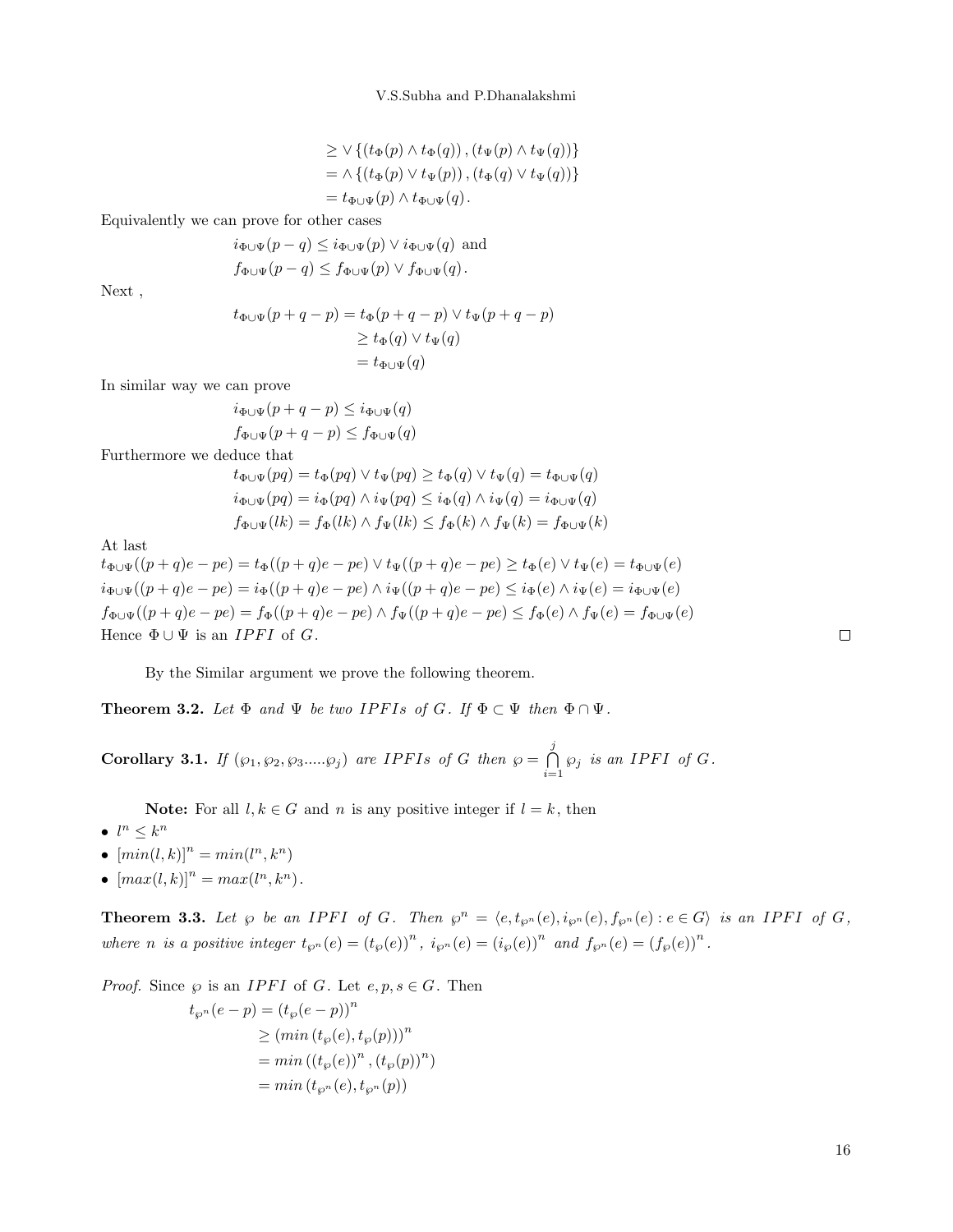$$
\begin{aligned} i_{\wp^n}(e-p) &= \left( i_{\wp}(e-p) \right)^n \\ &\leq \left( \max \left( i_{\wp}(e), i_{\wp}(p) \right) \right)^n \\ &= \max \left( \left( i_{\wp}(e) \right)^n, \left( i_{\wp}(p) \right)^n \right) \\ &= \max \left( i_{\wp^n}(e), i_{\wp^n}(p) \right) \end{aligned}
$$

$$
f_{\wp^n}(e-p) = (f_{\wp}(e-p))^n
$$
  
\n
$$
\leq (max (f_{\wp}(e), f_{\wp}(p)))^n
$$
  
\n
$$
= max ((f_{\wp}(e))^n, (f_{\wp}(p))^n)
$$
  
\n
$$
= max (f_{\wp^n}(e), f_{\wp^n}(p))
$$

Next

$$
t_{\wp^n}(e + p - e) = (t_{\wp}(e + p - e))^n \ge (t_{\wp}(e))^n = t_{\wp^n}(e)
$$
  

$$
i_{\wp^n}(e + p - e) = (i_{\wp}(e + p - e))^n \le (i_{\wp}(e))^n = i_{\wp^n}(e)
$$
  

$$
f_{\wp^n}(e + p - e) = (f_{\wp}(e + p - e))^n \le (f_{\wp}(e))^n = f_{\wp^n}(e)
$$

Also,

 $t_{\wp^n}(ep) = (t_{\wp}(ep))^n \ge (t_{\wp}(p))^n = t_{\wp^n}(p)$  $i_{\wp^n}(ep) = (i_{\wp}(ep))^n \le (i_{\wp}(p))^n = i_{\wp^n}(p)$  $f_{\wp^n}(ep) = (f_{\wp}(ep))^n \le (z_{\wp}(p))^n = f_{\wp^n}(p)$ 

At last,

$$
t_{\wp^n}((e+p)s - es) = (t_{\wp}((e+p)s - es))^n \ge (t_{\wp}(p))^n = t_{\wp^n}(p)
$$
  

$$
i_{\wp^n}((e+p)s - es) = (i_{\wp}((e+p)s - es))^n \le (t_{\wp}(p))^n = i_{\wp^n}(p)
$$
  

$$
f_{\wp^n}((e+p)s - es) = (f_{\wp}((e+p)s - es))^n \le (f_{\wp}(p))^n = f_{\wp^n}(p)
$$

Hence the theorem.

# 4. Homomorphism of Interval Valued Picture Fuzzy  $(IPF)$  sets

This section explore the homomorphism of  $IPF$  sets. Also we have proved the image and pre image of an  $IPFI$  is also an  $IPFI$ .

**Definition 4.1.** Let G and H be two near-rings. Then the mapping  $M: G \longrightarrow H$  is called a near-ring homomorphism if for all  $r, s \in G$  then

- (1)  $M(r + s) = M(r) + M(s)$
- (2)  $M(rs) = M(r) + M(s)$

**Definition 4.2.** Let  $\wp$  and  $\Re$  be two nonempty sets and  $M : \wp \longrightarrow \Re$  be function

- 1. If Q is an IPF set in  $\Re$ , then  $M^{-1}(Q)$  is the IPF in  $\wp$  defined by  $M^{-1}(Q) = \{(s, M^{-1}(t_Q(s)), M^{-1}(i_Q(s)), M^{-1}(f_Q(s))): s \in \wp\},\$ where  $M^{-1}(t_Q(s)) = t_Q(M(s)), M^{-1}(i_Q(s)) = i_Q(M(s))$  and  $M^{-1}(f_Q(s)) = f_Q(M(s)).$
- 2. If P is an IPF set in  $\varphi$  then  $M(P)$  is IPF in  $\Re$  defined by  $M(P) = \{(s, M(t_P(s)), M(t_P(s)), M(f_P(s))): s \in \wp\}$

 $\Box$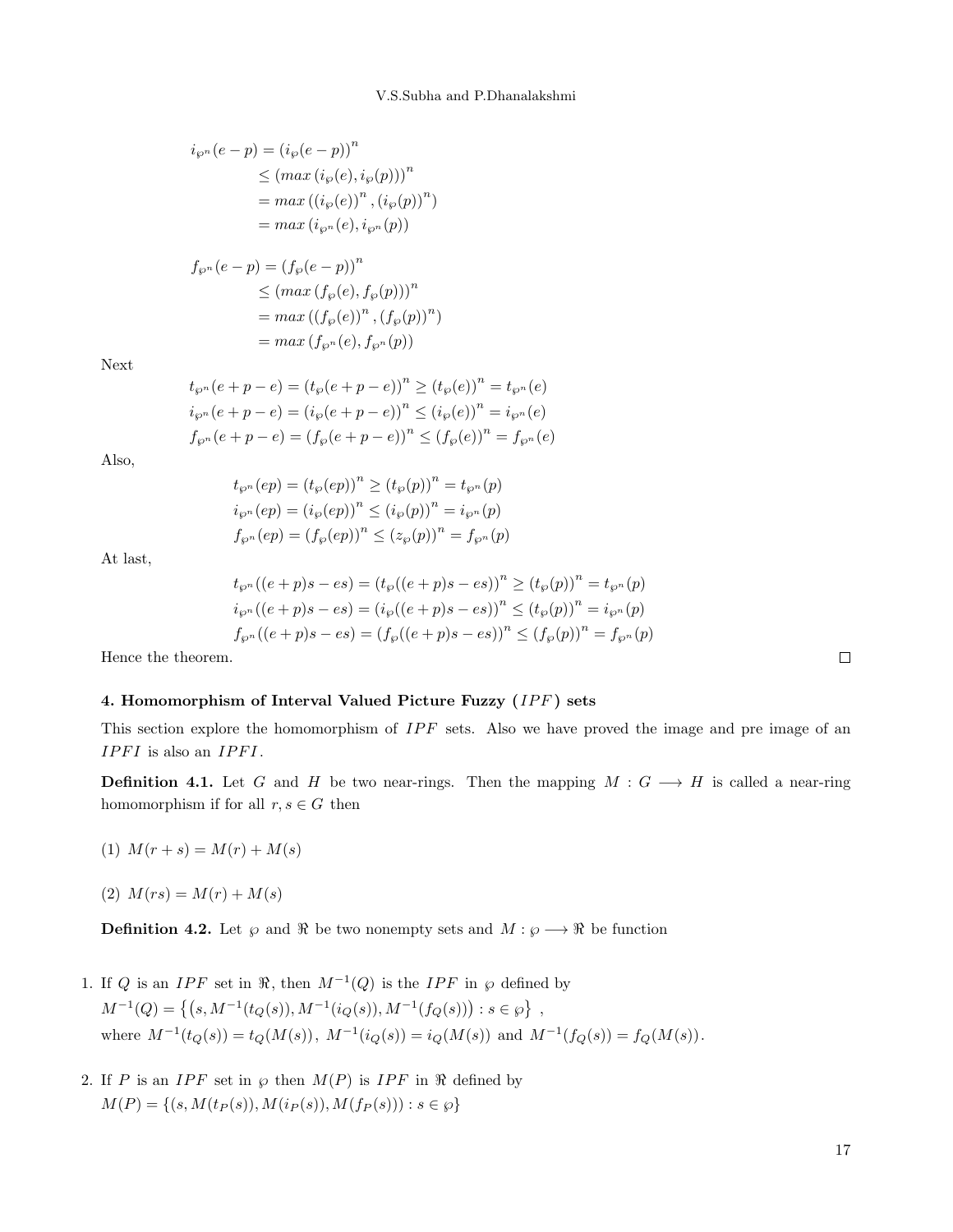where

$$
\label{eq:1} \begin{aligned} M(t_\wp(s))&=\begin{cases} \sup\limits_{h\in M^{-1}(s)}t_\wp(h),if & M^{-1}(s)\neq 0\\ 0, otherwise \end{cases}\\ M(i_\wp(s))&=\begin{cases} \sup\limits_{h\in M^{-1}(s)}i_\wp(h),if & M^{-1}(s)\neq 0\\ 0, otherwise \end{cases}\\ M(f_\wp(s))&=\begin{cases} \sup\limits_{h\in M^{-1}(s)}f_\wp(h),if & M^{-1}(s)\neq 0\\ 0, otherwise \end{cases} \end{aligned}
$$

where  $M(t_\wp(s)) = (1 - M(1 - t_\wp))(s)$ .

**Theorem 4.1.** Let G and H be two NRs and M be a homomorphism of G onto H. If  $\wp$  is an IPFI of H then  $M^{-1}(\wp)$  is an IPFI of G.

*Proof.* Let  $e, p, s \in G$ . Then

$$
M^{-1}(t_{\wp})(e-p) = t_{\wp}(M(e-p))
$$
  
=  $t_{\wp}(M(e) - M(p))$   

$$
\geq t_{\wp}(M(e)) \wedge t_{\wp}(M(p))
$$
  
=  $M^{-1}(t_{\wp})(e) \wedge M^{-1}(t_{\wp})(p)$ 

Furthermore we can prove

$$
M^{-1}(i_{\wp})(e - p) \leq M^{-1}(i_{\wp})(e) \wedge M^{-1}(i_{\wp})(p)
$$
  

$$
M^{-1}(f_{\wp})(e - p) \leq M^{-1}(f_{\wp})(e) \wedge M^{-1}(f_{\wp})(p)
$$

Next,

$$
M^{-1}(t_{\wp})(e + p - e) = t_{\wp}(M(e + p - e))
$$
  
=  $t_{\wp}(M(e) + M(p) - M(e))$   
 $\ge t_{\wp}(M(p))$   
=  $M^{-1}(t_{\wp})(p)$ 

 $M^{-1}(i_{\wp})(e+p-e) \leq M^{-1}(i_{\wp})(p)$  and  $M^{-1}(f_{\wp})(e+p-e) \leq M^{-1}(f_{\wp})(p)$ And

$$
M^{-1}(t_{\wp})(ep) = t_{\wp}(M(ep))
$$
  
=  $t_{\wp}(M(e)M(p))$   
 $\geq t_{\wp}(M(p))$   
=  $M^{-1}(t_{\wp})(p)$ 

Correspondingly we can prove for

 $M^{-1}(i_{\wp})(ep) \leq M^{-1}(i_{\wp})(p)$  and  $M^{-1}(f_{\wp})(ep) \leq M^{-1}(f_{\wp})(p)$ Finally

$$
M^{-1}(t_{\wp})((e+p)s - es) = t_{\wp}(M((e+p)s - es)
$$
  
=  $t_{\wp}([M(e) + M(p)]M(s) - M(e)M(s))$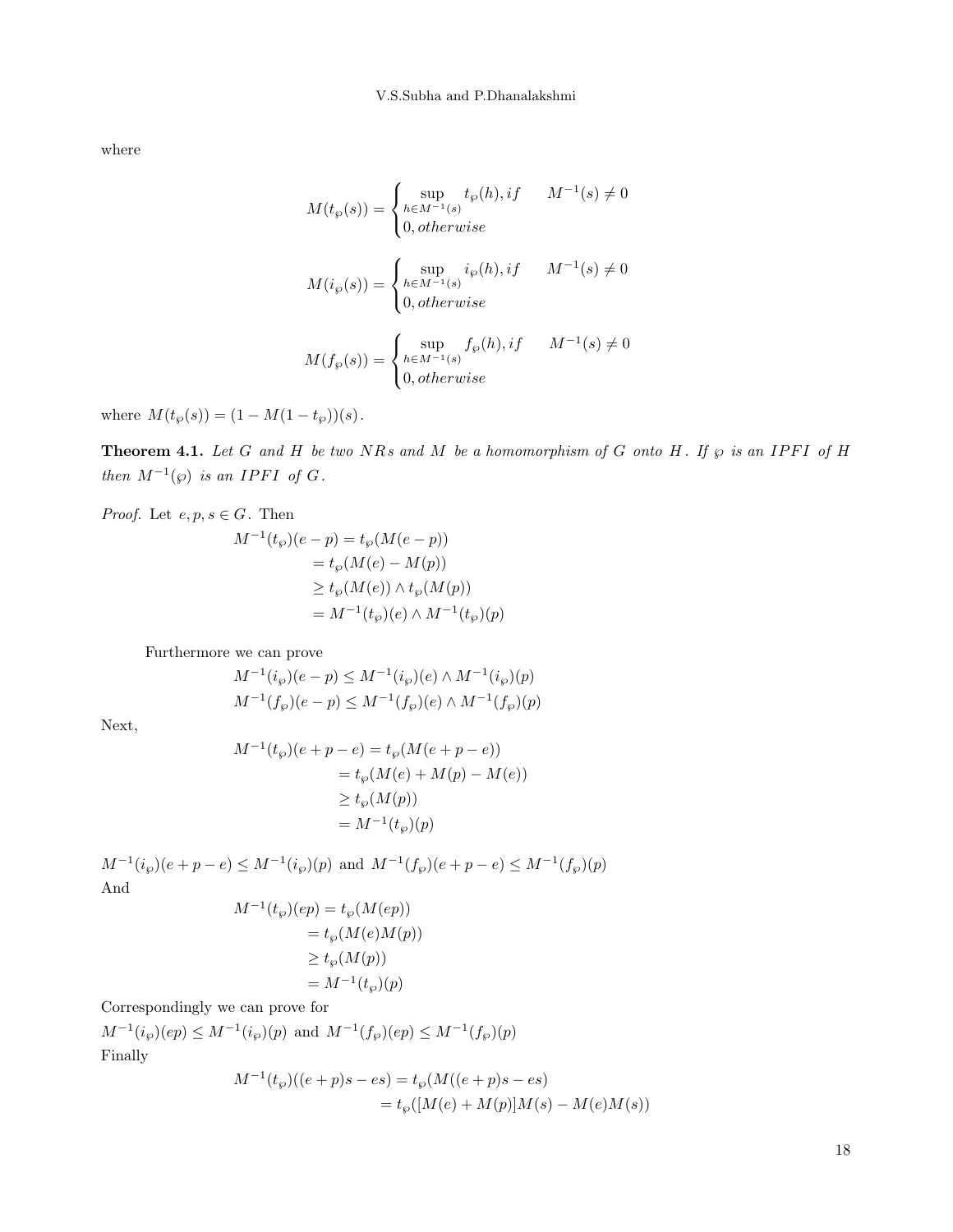$$
\geq t_{\wp}(M(p))
$$
  
=  $M^{-1}(t_{\wp})(p)$ 

Similarly we can prove

 $M^{-1}(i_{\wp})((e+p)s-es) \leq M^{-1}(i_{\wp})(p)$  and  $M^{-1}(f_{\wp})((e+p)s-es) \leq M^{-1}(f_{\wp})(p)$ Hence  $M^{-1}(\wp)$  is an *IPFI* of G.

**Theorem 4.2.** Let G and H be two near-rings and M be a homomorphism of G onto H. If  $\wp_1$  is an IPFI of G then  $M(\wp_1)$  is an IPFI of H.

*Proof.* Let  $l_1, k_1, t_1 \in G$  and  $l_2, k_2, t_2 \in H$ . Then,

$$
M(t_{\wp_1}(l_2 - k_2)) = \sup_{l_1, k_1 \in M^{-1}(H)} t_{\wp_1}(l_1 - k_1)
$$
  
\n
$$
\geq \sup_{l_1, k_1 \in M^{-1}(H)} (t_{\wp_1}(l_1) \wedge t_{\wp_1}(k_1))
$$
  
\n
$$
= \left(\sup_{l_1 \in M^{-1}(H)} (t_{\wp_1}(l_1))\right) \wedge \left(\sup_{k_1 \in M^{-1}(H)} (t_{\wp_1}(k_1))\right)
$$
  
\n
$$
= M(t_{\wp_1}(l_2)) \wedge M(t_{\wp_1}(k_2))
$$

Similarly, we can prove for other case

 $M(i_{\wp_1}(l_2-k_2)) \leq M(i_{\wp_1}(l_2)) \vee M(i_{\wp_1}(k_2))$  and  $M(f_{\wp_1}(l_2-k_2)) \leq M(f_{\wp_1}(l_2)) \vee M(f_{\wp_1}(k_2))$ Also

$$
M(t_{\wp_1}(l_2 + k_2 - l_2)) = \sup_{l_1, k_1 \in M^{-1}(H)} t_{\wp_1}(l_1 + k_1 - l_1)
$$
  
\n
$$
\geq \sup_{l_1 \in M^{-1}(H)} (t_{\wp_1}(l_1))
$$
  
\n
$$
= M(t_{\wp_1}(l_2))
$$

In similar way we prove

 $M(i_{\wp_1}(l_2 + k_2 - l_2)) \leq M(i_{\wp_1}(l_2))$  and  $M(f_{\wp_1}(l_2 + k_2 - l_2)) \leq M(f_{\wp_1}(l_2))$ Also,

$$
M(t_{\wp_1}((l_2+t_2)k_2-l_2k_2) = \sup_{l_1,k_1,t_1 \in M^{-1}(H)} t_{\wp_1}((l_1+t_1)k_1+l_1k_1)
$$
  

$$
\geq \sup_{t_1 \in M^{-1}(H)} t_{\wp_1}(t_1) = M(t_{\wp_1}(t_2))
$$

In same way we prove

 $M(i_{\wp_1}((l_2+t_2)k_2-l_2k_2) \leq M(i_{\wp_1}(t_2))$  and  $M(f_{\wp_1}((l_2+t_2)k_2-l_2k_2) \leq M(f_{\wp_1}(t_2))$ Hence  $M(\wp_1)$  is an *IPFI* of *H*.

# $\Box$

 $\Box$ 

### 5. Direct Product of IPF sets

In this section we define the direct product of an  $IPF$  sets. Also we prove direct product of an  $IPFI$  is also an  $\mathit{IPFI}\,.$ 

**Definition 5.1.** The direct product of two  $IPF$  sets A and B of near-rings G and H is defined by  $A \times B : G \times H \longrightarrow [0,1]$  such that

$$
A \times B = \{ \langle (e, s), t_{A \times B}(e, s), i_{A \times B}(e, s), f_{A \times B}(e, s) \rangle : e \in A, s \in B \}
$$
  
where  

$$
t_{A \times B}(e, s) = t_A(e) \wedge t_B(s)
$$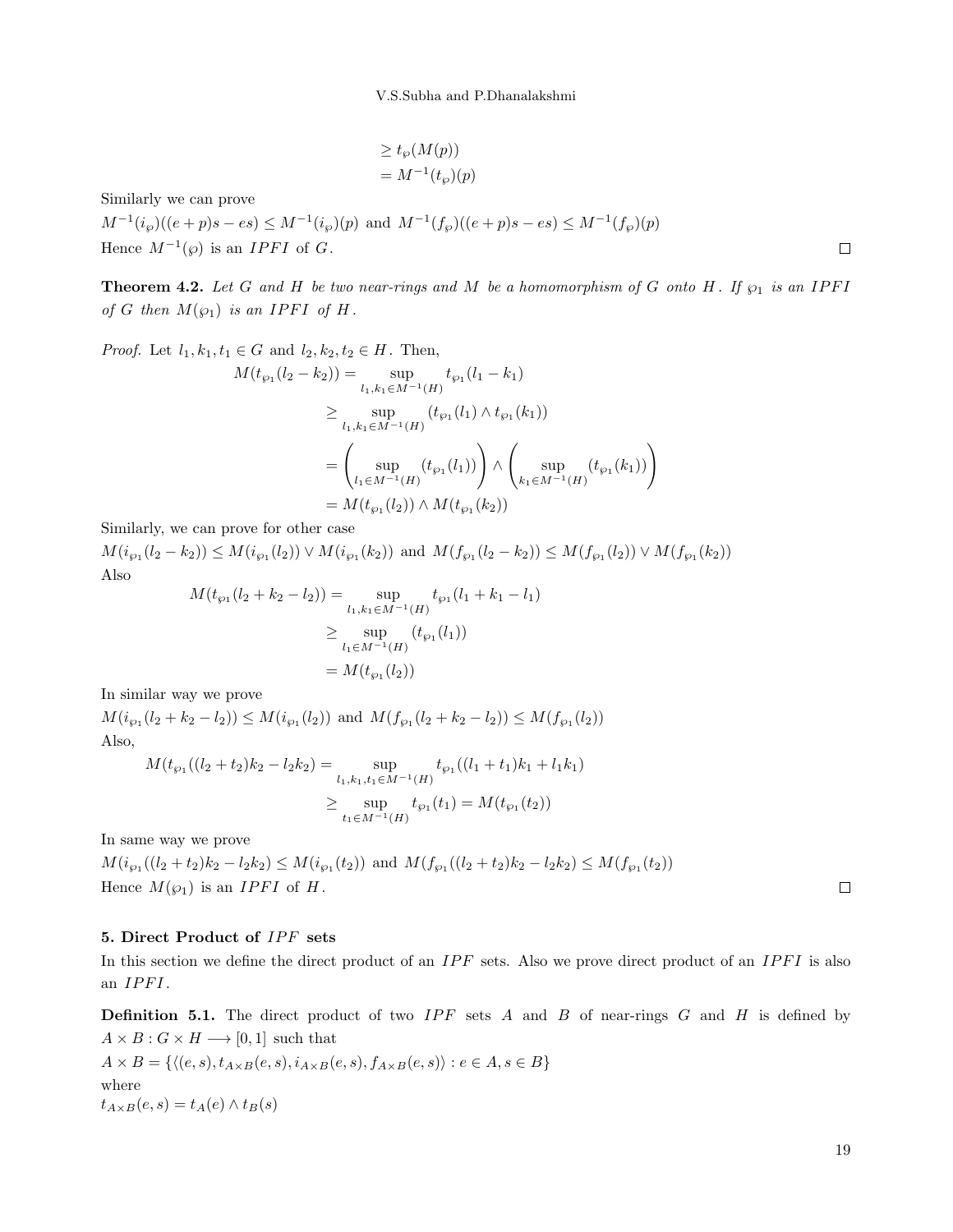$i_{A\times B}(e, s) = i_A(e) \vee i_B(s)$  $f_{A\times B}(e, s) = f_A(e) \vee f_B(s)$ 

**Definition 5.2.** The direct product of two IPFI A and B of G and H is defined by: if for all  $(e, s), (e_0, s_0), (e_1, s_1) \in$  $G \times H$  the following conditions are satisfied,

 $t_{A\times B}((e, s) - (e_0, s_0)) \ge (t_{A\times B}(e, s)) \wedge (t_{A\times B}(e_0, s_0))$  $i_{A\times B}((e, s) - (e_0, s_0)) \leq (i_{A\times B}(e, s)) \vee (i_{A\times B}(e_0, s_0))$  $f_{A\times B}((e, s) - (e_0, s_0)) \leq (f_{A\times B}(e, s)) \vee (f_{A\times B}(e_0, s_0))$  $t_{A\times B}((e, s) + (e_0, s_0) - (e, s)) \ge t_{A\times B}(e_0, s_0)$  $i_{A\times B}((e, s) + (e_0, s_0) - (e, s)) \leq i_{A\times B}(e_0, s_0)$  $f_{A\times B}((e, s) + (e_0, s_0) - (e, s)) \le f_{A\times B}(e_0, s_0)$  $t_{A\times B}((e, s)(e_0, s_0)) \ge t_{A\times B}(e_0, s_0)$  $i_{A\times B}((e, s)(e_0, s_0)) \leq i_{A\times B}(e_0, s_0)$  $f_{A\times B}((e, s)(e_0, s_0)) \leq f_{A\times B}(e_0, s_0)$  $t_{A\times B}[(e,s) + (e_1,s_1)](e_0,s_0) - ((e,s)(e_0,s_0))) \geq (t_{A\times B}(e_1,s_1))$  $i_{A\times B}[(e,s) + (e_1,s_1)](e_0,s_0) - ((e,s)(e_0,s_0))) \leq (i_{A\times B}(e_1,s_1))$  $f_{A\times B}[(e,s) + (e_1,s_1)](e_0,s_0) - ((e,s)(e_0,s_0))) \leq (f_{A\times B}(e_1,s_1))$ 

**Theorem 5.1.** Let A and B be an IPFIs of G and H respectively. Then  $A \times B$  is an IPFIs of  $G \times H$ .

*Proof.* Since  $A$  and  $B$  are  $IPFIs$  of  $G$  and  $H$  respectively. Let  $(e_1, e_2), (p_1, p_2), (s_1, s_2) \in G \times H$ . Then  $t_{A\times B}((e_1, e_2) - (p_1, p_2)) = t_{A\times B}(e_1 - p_1, e_2 - p_2)$  $= (t_A(e_1-p_1)) \bigwedge (t_B(e_2-p_2))$  $\geq (t_A(e_1) \wedge t_A(p_1) \bigwedge (t_B(e_2) \wedge t_B(p_2))$  $=(t_A(e_1) \wedge t_B(e_2) \bigwedge (t_A(p_1) \wedge t_B(p_2))$  $= t_{A\times B}(e_1, e_2) \bigwedge t_{A\times B}(p_1, p_2)$ Similarly we can prove for the other case  $i_{A\times B}((e_1,e_2)-(p_1,p_2))\leq i_{A\times B}(e_1,e_2)\bigvee i_{A\times B}(p_1,p_2)$  $f_{A\times B}((e_1,e_2)-(p_1,p_2)) \le f_{A\times B}(e_1,e_2) \vee f_{A\times B}(p_1,p_2)$ Also  $t_{A\times B}((e_1,e_2)+(p_1,p_2)-(e_1,e_2))=t_{A\times B}(e_1+p_1-e_1,e_2+p_2-e_2)$  $= (t_A(e_1 + p_1 - e_1)) \bigwedge (t_B(e_2 + p_2 - e_2))$  $\geq (t_A(p_1) \wedge t_B(p_2))$  $= t_{A\times B}(p_1, p_2)$ In similar way we can prove the other case  $i_{A\times B}((e_1, e_2) + (p_1, p_2) - (e_1, e_2)) \leq i_{A\times B}(p_1, p_2)$  $f_{A\times B}((e_1, e_2) + (p_1, p_2) - (e_1, e_2)) \le f_{A\times B}(p_1, p_2)$ Moreover  $t_{A\times B}((e_1,e_2)(p_1,p_2))=t_{A\times B}(e_1p_1,e_2p_2)$ 

 $= (t_A(e_1p_1)) \bigwedge (t_B(e_2p_2))$  $\geq (t_A(p_1) \wedge t_B(p_2))$